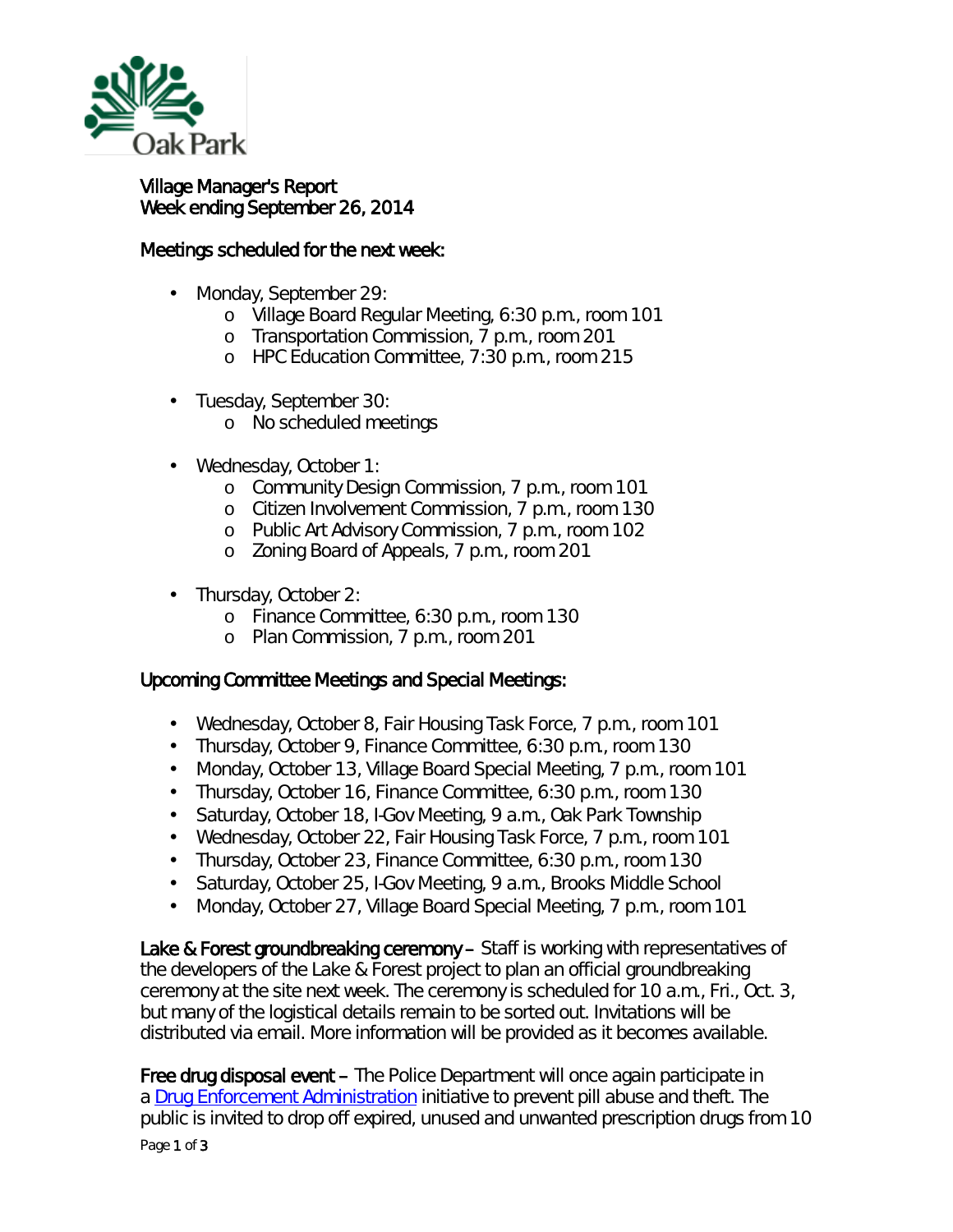a.m. to 2 p.m., Saturday at the Police Station. This safe collection and disposal service is free and no questions will be asked. Liquids, needles or other sharp objects are prohibited. Prescription drug disposal also is available 24 hours a day, 7 days a week at a *disposal bin in the Police Station*.

Ribbon cuttings ahead – Members of the [Development Customer Services](http://www.oak-park.us/village-services/development-customer-services-department) team will be attending a number of ribbon-cutting events sponsored by the [Oak Park-River](http://www.oprfchamber.org/)  [Forest Chamber of Commerce.](http://www.oprfchamber.org/) Staff will be at [Body Gears Physical Therapy,](http://www.bodygears.com/index.html) 1049 Lake St., at 4:30 p.m., Thurs., October 2; [ResCare Home Care](http://www.rescare.com/homecare-services/) Services, 1049 Lake St., at 11 a.m., Fri., Oct. 10; [Walgreens,](http://www.walgreens.com/) 811 Madison St., at 11 a.m., Fri. Oct. 24; and [Right At Home of Oak Park and Galewood,](http://www.rightathome.net/oak-park-chicago/) 7000 W. North Ave., at 11 a.m., Fri., Oct. 31.

Capital Improvements – Barring the impact of a reported materials shortage, all concrete work on the federally funded Ridgeland Avenue resurfacing project is anticipated to be completed by early October, with asphalt grinding expected to start immediately following. The Jackson Boulevard repaving project is complete, and pavement markings are being applied. The final layer of asphalt is scheduled to be installed on Oct. 1 on Clinton Avenue from Randolph Street to South Boulevard, where landscaping already is underway. Work is well underway on five of the 10 segments included in the green alley program, including the east-west alley north of Lake Street west of Forest Avenue near the redevelopment site. Work also is underway on four of 10 alleys scheduled for traditional treatment, with work moving from south to north across the Village. The annual sidewalk replacement program should be completed in about three weeks.

Viaduct lighting issue – The Engineering Division is working with the electrical contractor, light manufacturer and the lighting designer to resolve a recurring issue that causes the lights to flicker at the Marion Street viaduct. The issue appears to be caused by interference and/or signal loss that affects the LED light control and causes the lights to strobe. Various tests are planned to try and resolve the issue as soon as possible.

Public Works activities – Crews repaired a broken fire hydrant at Madison Street and East Avenue, public water fountains downtown and a broken catch basin frame on the southwest corner of Forest Avenue and Ontario Street. A water service was upgraded at 308 S. Ridgeland Avenue as part of the lead abatement program. Storm sewer inlets were cleaned between Division Street and North Ave, from Austin Boulevard to Harlem Avenue to help reduce the chances of localized flooding during heavy rains. Crews have replaced 359 water meters as the change-out program continues. Other routine activities included restoring street openings where water main breaks had been repaired, as well as brick restoration in the downtown area and Village-wide sign repair, graffiti removal and pothole patching. Tree trimming for roof clearances continued as did removals of dead, diseased and infested trees. The parkway tree inventory is continuing across the Village.

Page 2 of 3 Paint exchange a success – Some 126 households dropped off paint and 22 households took a share of it home during Saturday's *Great Paint Exchange*. Of the 1,217 cans of useable paint brought in for recycling, 187 cans will be reused. The remaining paint will be recycled through the Illinois Environmental Protection Agency's [Partners in Waste Paint Solutions](http://www.epa.state.il.us/land/citizen-involvement/paint.html) program.